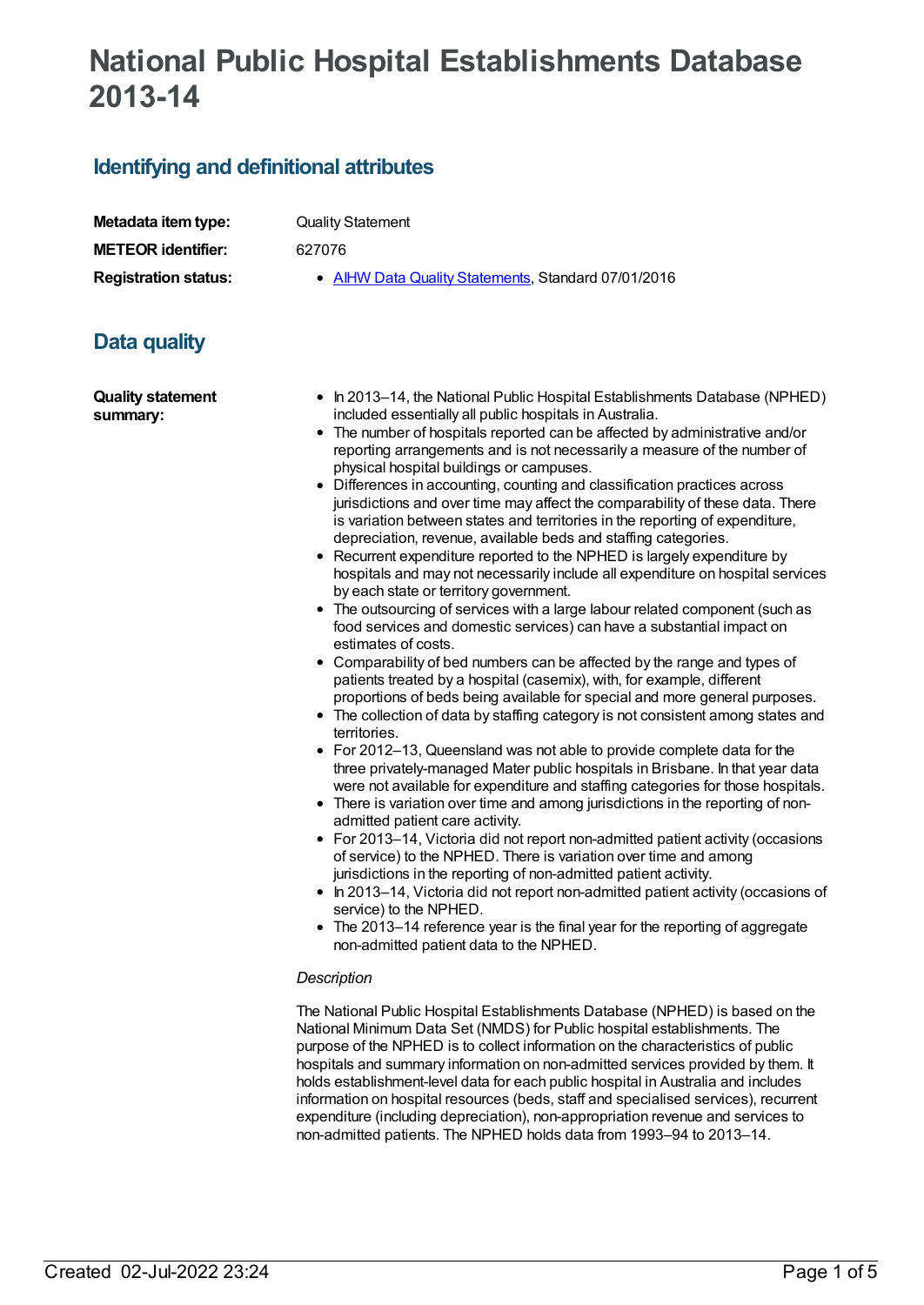| Institutional environment: | The Australian Institute of Health and Welfare (AIHW) is a major national agency set<br>up by the Australian Government under the Australian Institute of Health and<br>Welfare Act 1987 to provide reliable, regular and relevant information and statistics<br>on Australia's health and welfare. It is an independent statutory authority<br>established in 1987, governed by a management board, and accountable to the<br>Australian Parliament through the Health and Ageing portfolio.                                                                                            |
|----------------------------|------------------------------------------------------------------------------------------------------------------------------------------------------------------------------------------------------------------------------------------------------------------------------------------------------------------------------------------------------------------------------------------------------------------------------------------------------------------------------------------------------------------------------------------------------------------------------------------|
|                            | The AIHW aims to improve the health and wellbeing of Australians through better<br>health and welfare information and statistics. It collects and reports information on a<br>wide range of topics and issues, ranging from health and welfare expenditure,<br>hospitals, disease and injury, and mental health, to ageing, homelessness,<br>disability and child protection. The Institute also plays a role in developing and<br>maintaining national metadata standards. This work contributes to improving the<br>quality and consistency of national health and welfare statistics. |
|                            | The Institute works closely with governments and non-government organisations to<br>achieve greater adherence to these standards in administrative data collections to<br>promote national consistency and comparability of data and reporting. One of the<br>main functions of the AIHW is to work with the states and territories to improve the<br>quality of administrative data and, where possible, to compile national datasets<br>based on data from each jurisdiction, to analyse these datasets and disseminate<br>information and statistics.                                 |
|                            | The Australian Institute of Health and Welfare Act 1987, in conjunction with<br>compliance to the Privacy Act 1988, (Commonwealth) ensures that the data<br>collections managed by the AIHW are kept securely and under the strictest<br>conditions with respect to privacy and confidentiality.                                                                                                                                                                                                                                                                                         |
|                            | For further information see the AIHW website:<br>www.aihw.gov.au                                                                                                                                                                                                                                                                                                                                                                                                                                                                                                                         |
|                            | Data for the NPHED were supplied to the AIHW by state and territory health<br>authorities under the terms of the National Health Information Agreement (see the<br>following link).<br>/content/index.phtml/itemld/182135                                                                                                                                                                                                                                                                                                                                                                |
|                            | The state and territory health authorities received these data from public hospitals.<br>States and territories use these data for service planning, monitoring and internal<br>and public reporting. Hospitals may be required to provide data to states and<br>territories through a variety of administrative arrangements, contractual<br>requirements or legislation.                                                                                                                                                                                                               |
| <b>Timeliness:</b>         | The reference period for this data set is 2013-14. This includes information on<br>public hospital resources and non-admitted patient activity from 1 July 2013 to 30<br>June 2014.                                                                                                                                                                                                                                                                                                                                                                                                      |
|                            | The agreed date for supply of a first version of data was 24 December 2014. Four<br>states and territories provided a first version of 2013-14 data to the AIHW by that<br>date and all had provided their final data by 23 March 2015.                                                                                                                                                                                                                                                                                                                                                  |
| <b>Accessibility:</b>      | The AIHW provides a variety of products that draw upon the NPHED.                                                                                                                                                                                                                                                                                                                                                                                                                                                                                                                        |
|                            | The Australian hospital statistics suite of products with associated Excel tables<br>may be accessed on the AIHW website:<br>http://www.aihw.gov.au/hospitals/                                                                                                                                                                                                                                                                                                                                                                                                                           |
| Interpretability:          | Metadata information for the PHE NMDS are published in the AlHW's online<br>metadata repository—METeOR, and the National health data dictionary. METeOR<br>and the National health data dictionary can be accessed on the AIHW website:<br>/content/index.phtml/itemld/181162<br>http://www.aihw.gov.au/publication-detail/?id=60129550408                                                                                                                                                                                                                                               |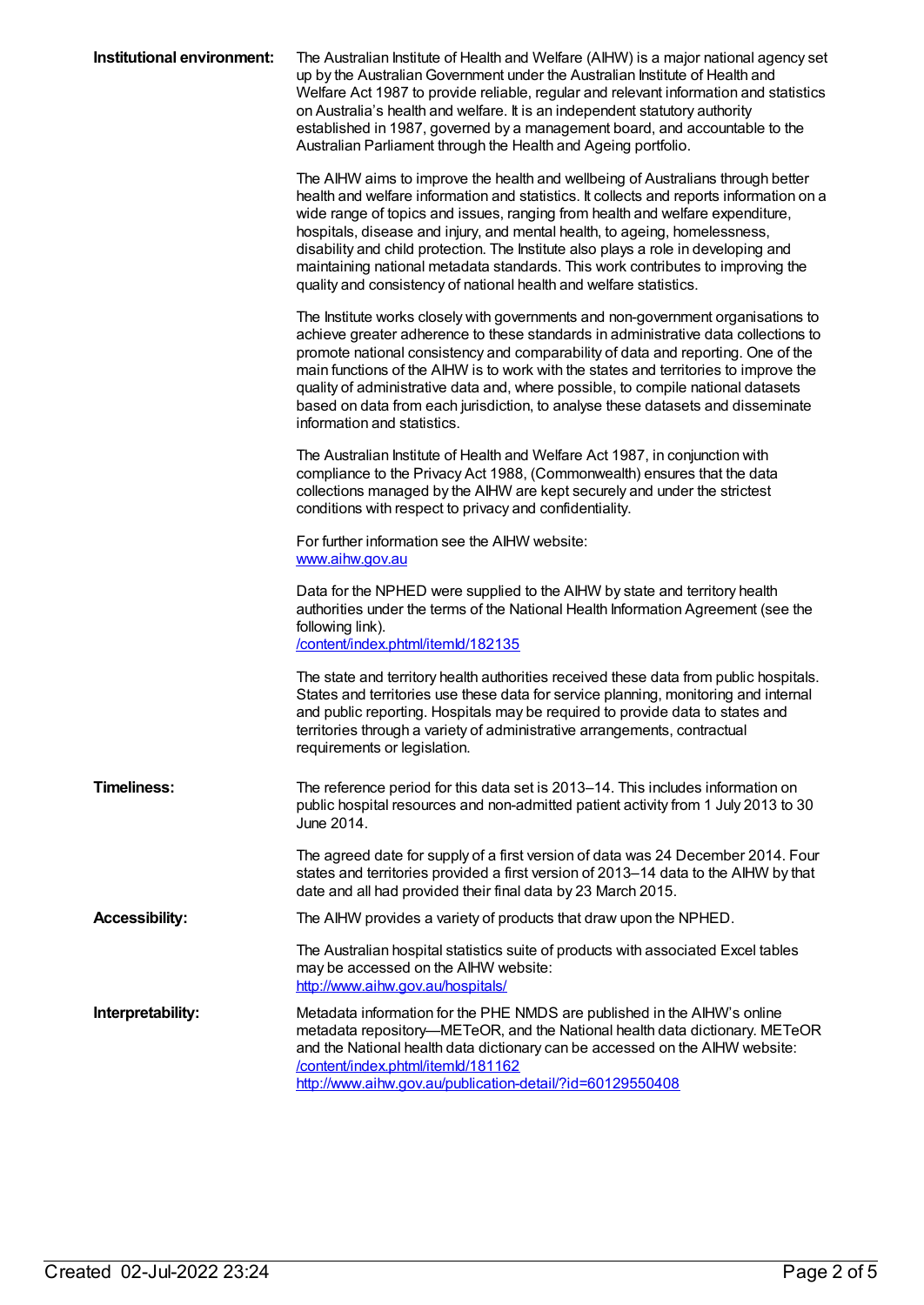The scope is public hospitals in Australia, including public acute hospitals, psychiatric hospitals, drug and alcohol hospitals and dental hospitals in all states and territories. The collection covers hospitals within the jurisdiction of the state and territory health authorities. Hence, public hospitals not administered by the state and territory health authorities (hospitals operated by correctional authorities for example, and hospitals located in offshore territories) are not in scope for the collection. The collection does not include data for private hospitals.

#### *Coverage*

In 2013–14, the National Public Hospital Establishments Database (NPHED) included essentially all public hospitals in Australia. For hospital resource information, coverage of the NPHED is considered essentially complete for 2013– 14.

In previous years, coverage of the NPHED data for non-admitted patient care was essentially complete. However, for 2013–14, Victoria did not provide non-admitted patient data to the NPHED. For other states and territories, coverage for nonadmitted patient care is considered essentially complete for 2013–14.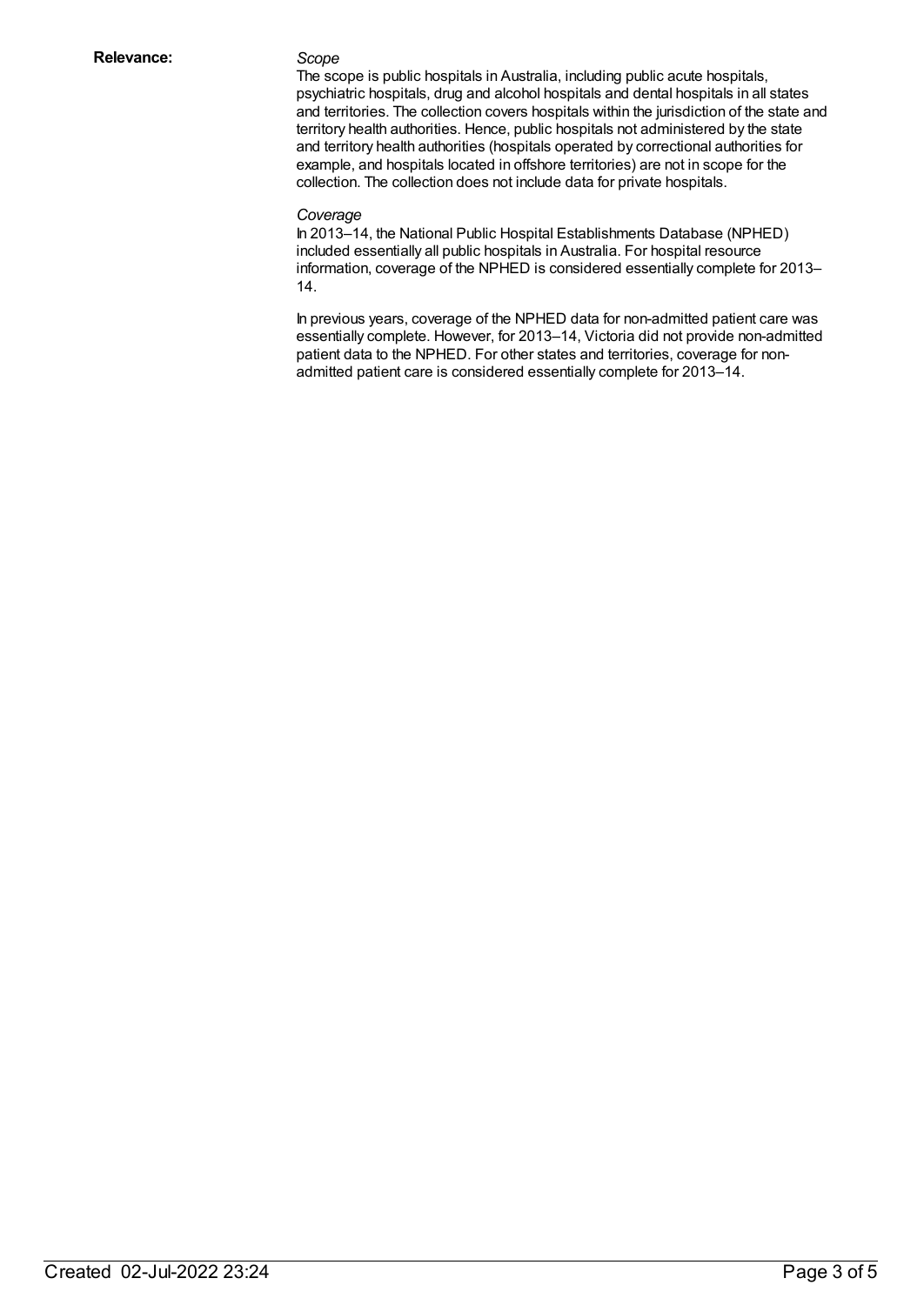**Accuracy:** States and territories are primarily responsible for the quality of the data they provide. However, the AIHW undertakes extensive validations on receipt of data. Data are checked for valid values, logical consistency and historical consistency. Where possible, data in individual data sets are checked with data from other data sets. Potential errors are queried with jurisdictions, and corrections and resubmissions may be made in response to these edit queries. The AIHW does not adjust data to account for possible data errors or missing or incorrect values, except as stated.

> Although there are national standards for public hospital establishments data, differences in financial accounting, counting and classification practices across jurisdictions may affect the comparability of these data.

The number of hospitals reported can be affected by administrative and/or reporting arrangements and is not necessarily a measure of the number of physical hospital buildings or campuses.

There was variation between states and territories in the reporting of expenditure, depreciation, available beds, staffing categories and outpatient occasions of service.

Recurrent expenditure reported to the NPHED was largely expenditure by hospitals, and may not necessarily include all expenditure on hospital services by each state or territory government.

Revenue data reported to the NPHED was largely revenue received by individual hospitals, and may not necessarily include all revenue received by each state or territory for the provision of public hospital services.

The outsourcing of services with a large labour related component (such as food services and domestic services) can have a substantial impact on estimates of costs.

Comparability of bed numbers can be affected by the range and types of patients treated by a hospital (casemix), with, for example, different proportions of beds being available for special and more general purposes.

The collection of data by staffing category is not consistent among states and territories.

A small number of establishments in 2013–14 did not report any financial data, or reported incomplete financial data.

A small number of hospitals did not a small number of hospitals did not report staff full-time equivalent data. For some jurisdictions, best estimates were reported for some staffing categories.

States and territories may differ in the extent to which non-admitted services are provided in non-hospital settings (such as Community health services) that are beyond the scope of the NPHED.

In addition, there is variation among the states and territories in the funding arrangements for some non-admitted patient activity that may result in the activity being included in hospitals reporting for some jurisdictions but not for others. Differing admission practices between the states and territories also lead to variation in the reporting of some services, for example for Dialysis and Endoscopy and related procedures.